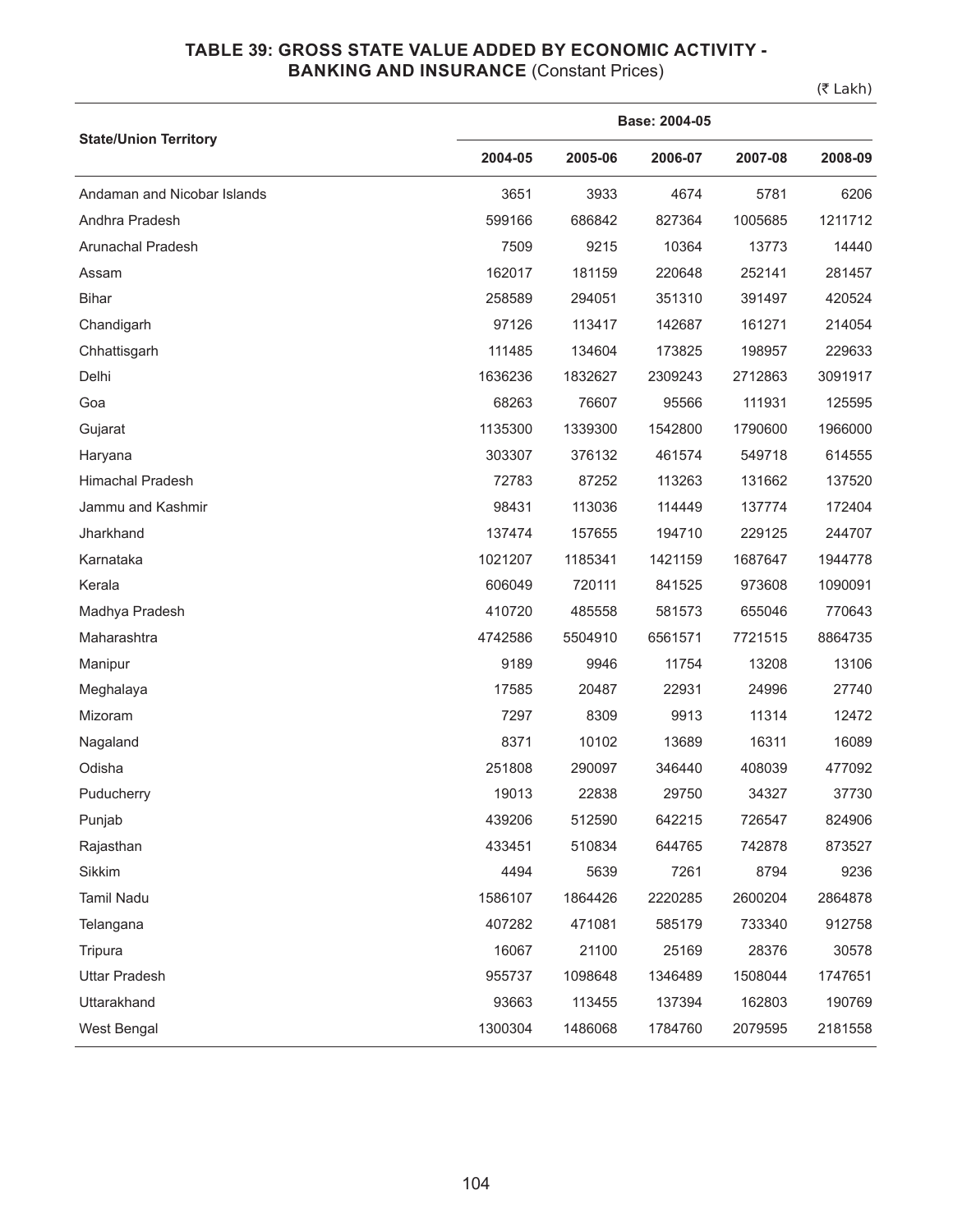# **TABLE 39: GROSS STATE VALUE ADDED BY ECONOMIC ACTIVITY -**

## **BANKING AND INSURANCE** (Constant Prices) *(Contd.)*

(₹ Lakh)

|                              |         | Base: 2004-05 |          |          |          |          |  |  |  |
|------------------------------|---------|---------------|----------|----------|----------|----------|--|--|--|
| <b>State/Union Territory</b> | 2009-10 | 2010-11       | 2011-12  | 2012-13  | 2013-14  | 2014-15  |  |  |  |
| Andaman and Nicobar Islands  | 8066    | 9692          | 13227    | 13045    | 14403    |          |  |  |  |
| Andhra Pradesh               | 1314790 | 1533033       | 1231845  | 1300405  | 1358008  | 1425876  |  |  |  |
| Arunachal Pradesh            | 17093   | 18505         | 22398    | 21496    | 23216    | 25113    |  |  |  |
| Assam                        | 316556  | 380224        | 432583   | 438438   | 444326   | 491901   |  |  |  |
| <b>Bihar</b>                 | 526563  | 630384        | 731588   | 881607   | 1062389  | 1280242  |  |  |  |
| Chandigarh                   | 271134  | 290299        | 291266   | 326979   | 367070   |          |  |  |  |
| Chhattisgarh                 | 294546  | 371533        | 460851   | 536145   | 540312   | 586550   |  |  |  |
| Delhi                        | 3883818 | 4441989       | 4992441  | 5287493  | 5563709  | 5839925  |  |  |  |
| Goa                          | 141834  | 153154        | 173956   | 190944   | 209591   |          |  |  |  |
| Gujarat                      | 1995100 | 2356998       | 2660724  | 2974684  | 3212321  |          |  |  |  |
| Haryana                      | 707106  | 886898        | 1044440  | 1123377  | 1198902  | 1366748  |  |  |  |
| <b>Himachal Pradesh</b>      | 172044  | 218248        | 237116   | 246190   | 260423   |          |  |  |  |
| Jammu and Kashmir            | 185502  | 205144        | 234132   | 256073   | 277509   | 281672   |  |  |  |
| Jharkhand                    | 294816  | 361351        | 387750   | 440489   | 509506   | 589337   |  |  |  |
| Karnataka                    | 2131786 | 2250746       | 2540257  | 2845121  | 3200271  | 3519902  |  |  |  |
| Kerala                       | 1203497 | 1360922       | 1500645  | 1692825  | 1896833  |          |  |  |  |
| Madhya Pradesh               | 928717  | 1151815       | 1398984  | 1469930  | 1577968  | 1675969  |  |  |  |
| Maharashtra                  | 9528879 | 10839574      | 12052283 | 12557800 | 13847202 | 15490524 |  |  |  |
| Manipur                      | 16649   | 21580         | 25487    | 26055    | 26376    |          |  |  |  |
| Meghalaya                    | 22537   | 42472         | 52353    | 51660    | 59733    | 69530    |  |  |  |
| Mizoram                      | 14451   | 14932         | 18247    | 17974    | 17705    |          |  |  |  |
| Nagaland                     | 19193   | 23630         | 27087    | 34897    | 42340    | 51485    |  |  |  |
| Odisha                       | 551903  | 694943        | 782160   | 883917   | 991175   | 1101075  |  |  |  |
| Puducherry                   | 45322   | 45652         | 53874    | 55280    | 57806    | 60926    |  |  |  |
| Punjab                       | 954993  | 1135641       | 1459541  | 1654196  | 1926789  | 2247718  |  |  |  |
| Rajasthan                    | 967071  | 1132664       | 1299489  | 1430145  | 1614634  | 1775290  |  |  |  |
| Sikkim                       | 11462   | 14046         | 15200    | 17094    | 19224    |          |  |  |  |
| Tamil Nadu                   | 2949979 | 3382202       | 3711305  | 4180615  | 4709271  | 5078949  |  |  |  |
| Telangana                    | 998827  | 1185373       | 1837480  | 1939748  | 2025673  | 2248497  |  |  |  |
| Tripura                      | 37951   | 46166         | 54466    | 58291    | 68479    |          |  |  |  |
| <b>Uttar Pradesh</b>         | 2056774 | 2377414       | 2628563  | 2806170  | 3114009  | 3497032  |  |  |  |
| Uttarakhand                  | 218345  | 266258        | 286736   | 313203   | 339702   | 369751   |  |  |  |
| West Bengal                  | 2359006 | 2608818       | 3238011  | 3570200  | 4050749  | 4595980  |  |  |  |